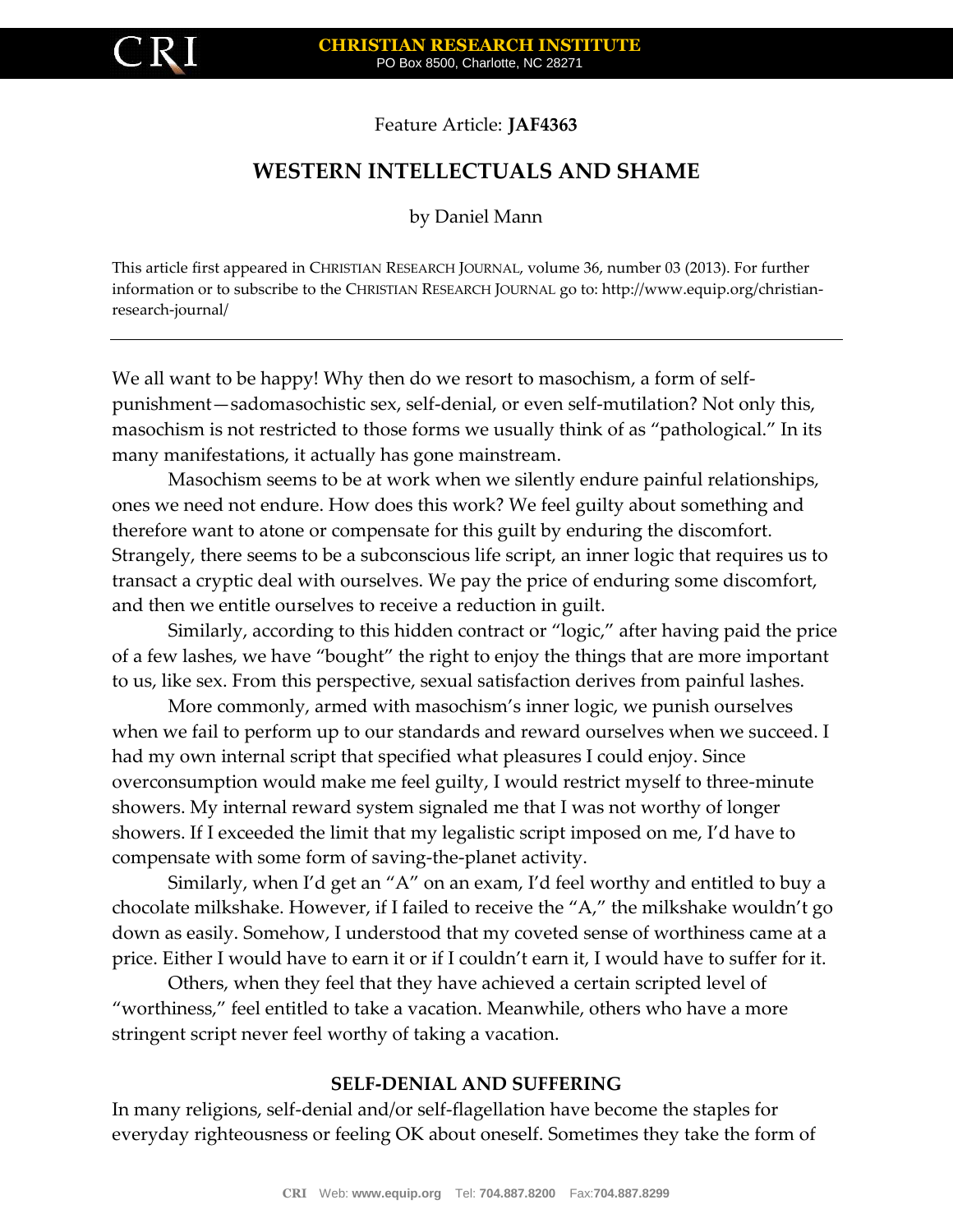puncture wounds, walking on hot coals, or even the use of knives. As an Augustinian monk, Martin Luther endured walking on his knees, walking barefoot in the snow, and long periods of sleeplessness, all in a vain attempt to prove himself to God. The faithful prove themselves by what they suffer.

In other religions self-denial is accomplished by making costly sacrifices, sometimes human, in order to earn the favor of their deities. As the plague stalked fourteenth-century Europe, a flagellant sect arose. They thought that the plague was a sign of God's displeasure and punishment. Therefore, the flagellants paraded through Europe whipping one another, convinced that this would earn God's favor. And for this, they received high grades from their admirers.

Masochism takes many forms. Benedict XVI writes about another form of masochism. He notes how Western culture, en masse, has turned against its own Christian heritage:

*This case illustrates a peculiar western self-hatred that is nothing short of pathological. It is commendable that the West is trying to be more open, to be more understanding of the values of outsiders, but it has lost all capacity for self-love. All that it sees in its own history is the despicable and the destructive; it is no longer able to perceive what is great and pure...multiculturalism, which is so constantly and passionately promoted, can sometimes amount to an abandonment and denial, a flight from one's own heritage.<sup>1</sup>*

Hence, the Western intellectual establishes his virtue or "worthiness" by rejecting his own culture. Author Ayaan Hirsi Ali, a Somali Muslim turned atheist, shares this insight:

*In certain countries, "left-wing," secular liberals have stimulated my critical thinking and that of other Muslims. But these same liberals in Western politics have the strange habit of blaming themselves for the ills of the world, while seeing the rest of the world as victims. To them, victims are to be pitied, and they lump together all pitiable and suppressed people, such as Muslims, and consider them good people who should be cherished and supported so that they can overcome their disadvantages. The adherents to the gospel of multiculturalism refuse to criticize people whom they see as victims. Some Western critics disapprove of United States policies and attitudes but do not criticize the Islamic world, just as, in the first part of the twentieth century, Western socialist apologists did not dare criticize the Soviet labor camps. Along the same lines, some Western intellectuals criticize Israel, but they will not criticize Palestine because Israel belongs to the West, which they consider fair game, but they feel sorry for the Palestinians, and for the Islamic world in general, which is not as powerful as the West. They are critical of the native white majority in Western countries but not of Islamic minorities. Criticism of the Islamic world, of Palestinians, and of Islamic minorities is regarded as Islamophobia and xenophobia.<sup>2</sup>*

Self-castigation is subtly and subconsciously understood as a reasonable payment for self-validation, a necessary defense against shame. It works something like this: "I am a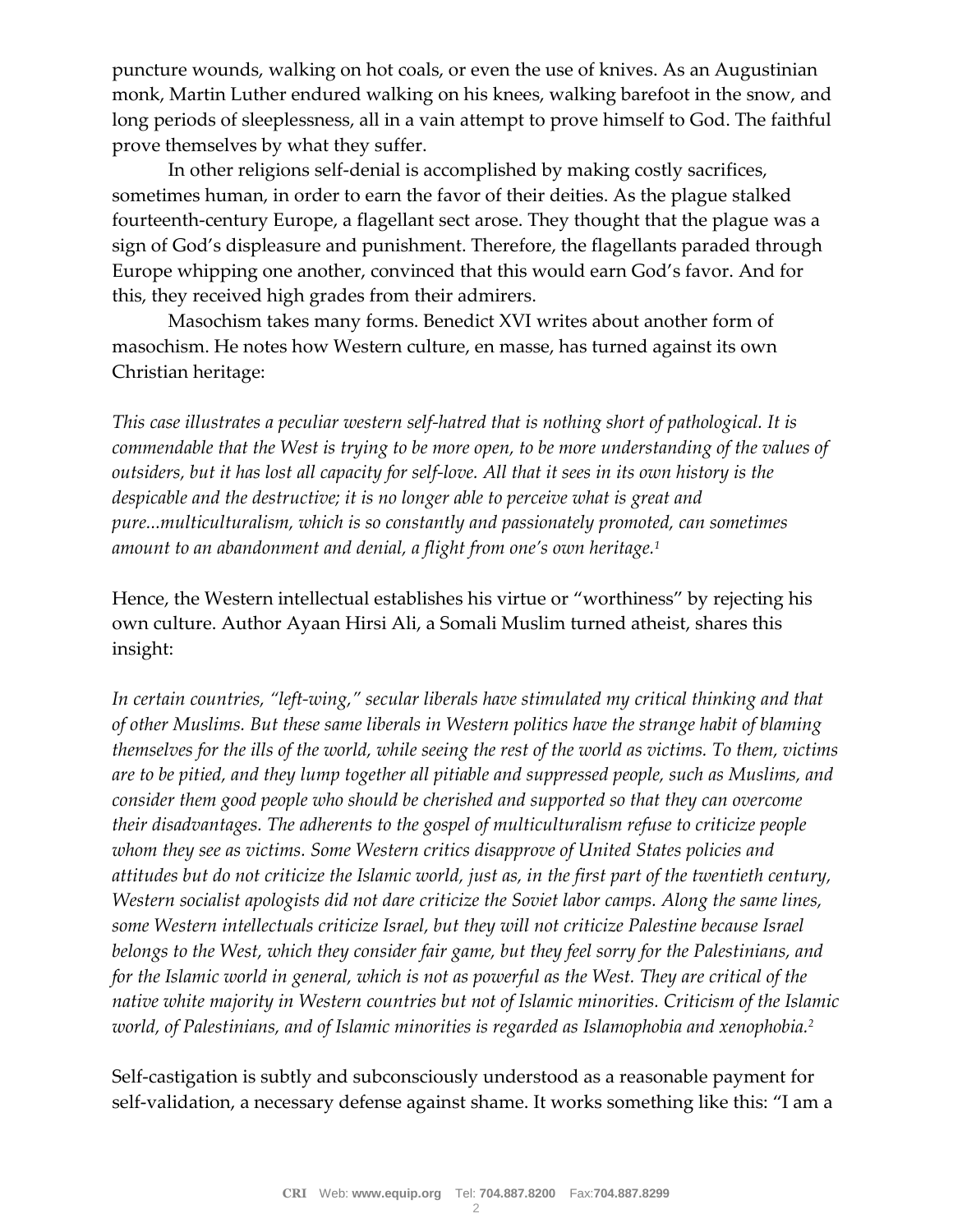good and worthy person if I champion the interests of others and am willing to criticize my own traditions."<sup>3</sup>

## **A Universal Feeling**

Can we ascribe all of these phenomena to pathology or to the idiosyncrasies of a limited number of cultures? Obviously, there is something more global taking place. Ordinarily, it would have been more in keeping with our pleasure-seeking nature to believe, "I make my gods happiest with me when I'm thoroughly enjoying myself." However, this type of hedonistic religion is always replaced by more masochistic forms. Why haven't we become more proficient in rewriting our scripts to eliminate the necessity for pain and to maximize pleasure? Why has this mysterious script proved itself so impervious to editorial "improvements," especially in view of the encouragement given to hedonism by our permissive, pleasure-seeking age? Evidently, there is something else indelibly taking place in humanity's wiring. This is why human history consistently testifies that we are more than ready to pay the price of selfmutilation or self-deprivation.

Interestingly, self-indulgence and self-denial are both used by Eastern religions in an attempt to reduce stress. Some attempt to dry up self-deluding and imprisoning desires and lusts through self-mortification or various forms of meditation.

However, self-indulgence is also taught. As one Hindu mystic commented, "Fasting will only increase desire, and you will only think about food. Instead, consume as much honey as you can, and it will make you sick, and you will not desire it anymore."

The Doors' Jim Morrison had a similar outlook. As is the case with all of us, his sense of shame wouldn't be silenced by self-denial. Instead, he believed that it had to be saturated by self-indulgence until it fell apart, like a soggy paper towel. He was convinced that this would result in freedom and spiritual purification: "Sensuousness and evil is an attractive image to us now....It's like a purification ritual in the alchemical sense. First you have to have the period of disorder, chaos, returning to a primeval disaster religion. Out of that you purify the elements and find the new seed of life."<sup>4</sup>

Sadly, the path of self-indulgence does not lead to "the new seed of life." In Morrison's case, it might have led to an untimely death. We cannot defy the conscience without paying a prohibitive cost.

Shame is life-controlling. Guilt and shame tell us that there is something the matter with us and compel us to do something about the disturbing alarms they sound. We therefore resort to denial, self-mutilation, self-indulgence, drugs, and even workaholism to convince ourselves that we're really worthy and entitled to feel good. We cut ourselves and for a few moments feel that life is worthwhile. Clinical studies have even shown that after an act of self-mutilation, cortisone production, directly associated with stress, is reduced.<sup>5</sup>

But an entitlement mentality is a lethal poison. Because of their self-inflicted punishments, the flagellants had convinced themselves and others that they were even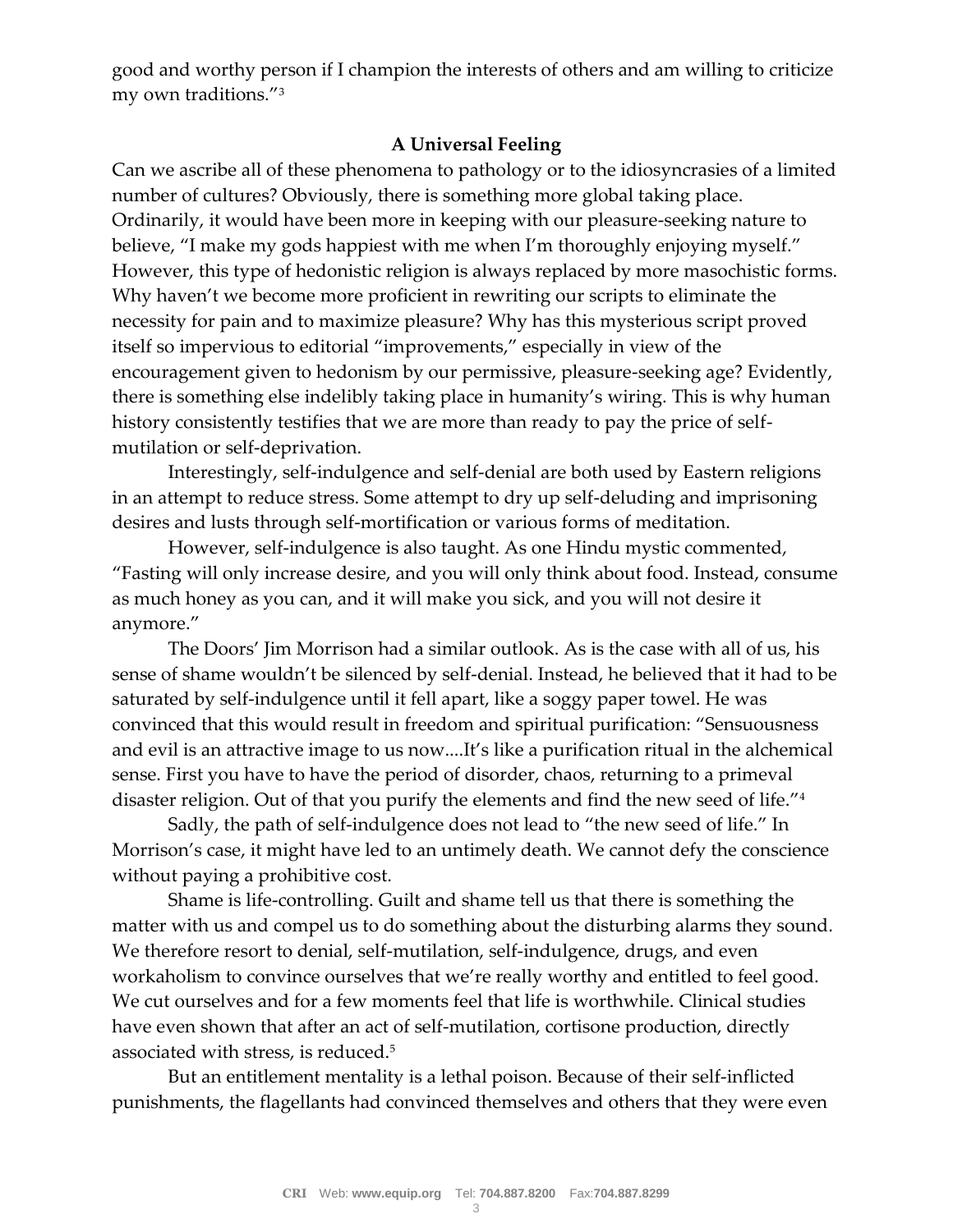more spiritual and entitled than the priests. Consequently, they entered the cathedrals, driving away the "less worthy" presiding priests, sometimes even beating them.

Unresolved guilt and shame cause psychological turmoil. We feebly erect a wall of denial and self-righteous rationalizations in a vain attempt to shield ourselves against their indictments. However, we find that they are like inflated beach balls in the ocean, which inevitably resurface no matter how valiantly and persistently we fight to keep them submerged. Are we condemned vainly to pursue an unattainable freedom from these slave masters? Have we become servants of denial and image management to hide the painful truths about ourselves? It would seem so. If we need to feel that we are significant and worthy people and our unalterable script tells us we're not, we have a problem—a fatiguing quest after the transient feeling of worthiness.

**The biblical faith affirms that we do have a very real problem**—God (and even our God-given human nature—Rom. 2:14–15) has been offended by both our sin and our inadequate, self-absorbed attempts to atone for our sin through self- righteous acts and rationalizations. We have covered ourselves with fig leaves in the form of accomplishments hoping that this would obscure the offense and silence the guilt and shame. When this failed to work, we ran from God and refused to meet Him in the light of true confession. And we have been running ever since.

However, He paid the price through mutilation by our human hands so that we wouldn't have to suffer mutilation at His hands or even our own. If we are convinced that Christ has paid the price for our sins in full, and that nothing will separate us from His love and forgiveness, then the sense of guilt and shame and the need to continually prove ourselves are neutralized.

Good deeds are imperative, but not as a ploy to deny our guilt. Any attempt to forgive ourselves by virtue of these deeds is egocentric and represents a refusal to face the objective offense of our sins.

Martin Luther subjected himself to the most extreme and painful disciplines trying to earn God's love. However, in the midst of his studies, the concept of grace and reconciliation through Christ suddenly came alive as never before. In his *Commentary on the Book of Galatians*, he wrote,

*Although an impeccable monk, I stood before God as a sinner troubled in conscience, and I had no confidence that my merit would satisfy Him. Therefore I did not love a just and angry God, but rather murmured against Him...Night and day I pondered until I saw the connection between the justice of God and the statement, "The just shall live by his faith" [Rom 1:17]. Then I grasped that the justice of God is that righteousness by which, through grace and sheer mercy, God justifies us through faith. Therefore I felt myself to be reborn and to have gone through the doors into paradise.*

Luther rediscovered grace! It (and the God who gave it) is the necessary antidote for masochism in its various forms. Christ replaced our tattered fig leaves by experiencing the ultimate punishment for us, ending the need for self-punishment. By this